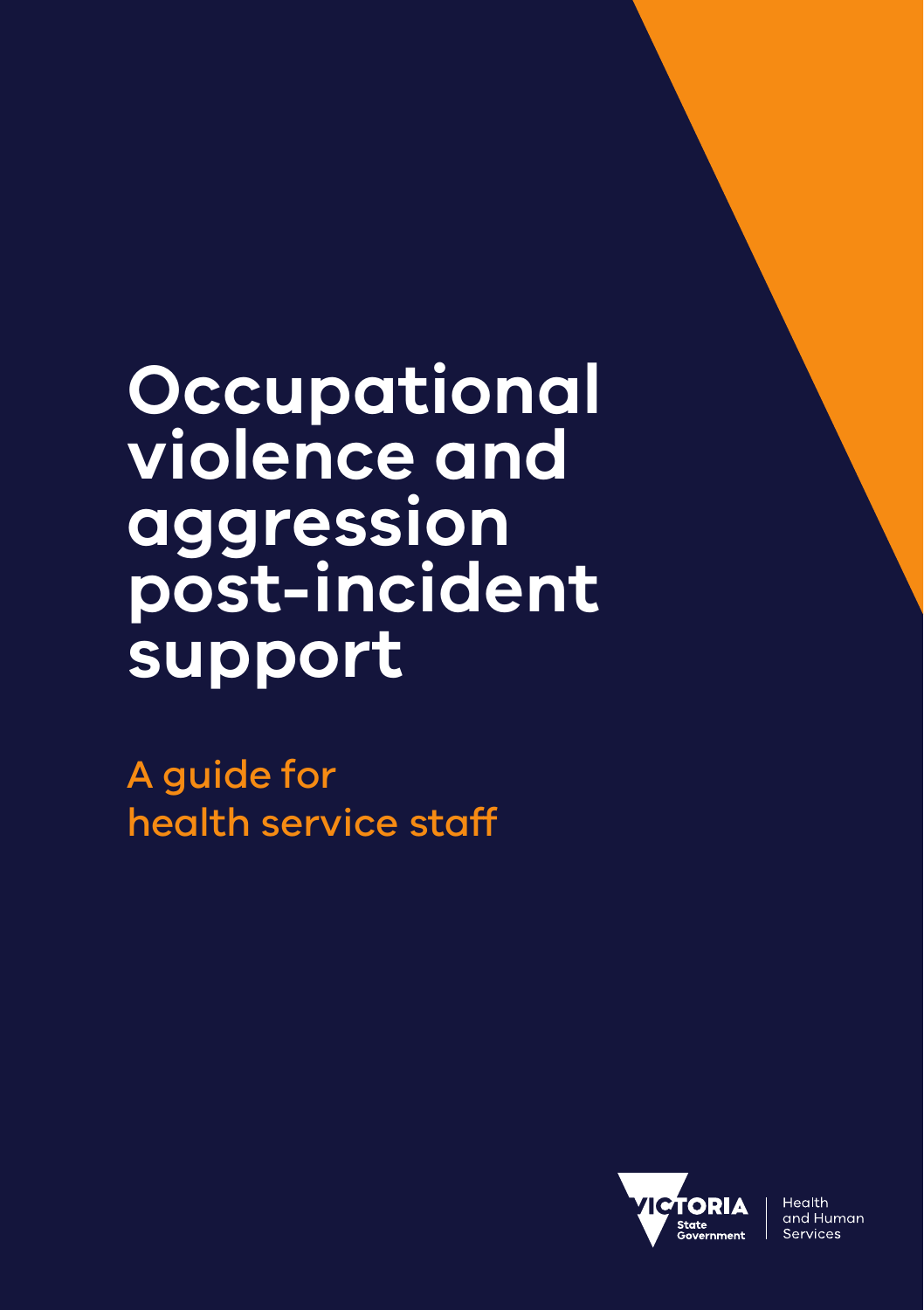# **Occupational violence and aggression in healthcare settings**

Occupational violence and aggression (OVA) involves incidents in which a person is abused, threatened or assaulted in circumstances relating to their work.

Examples of OVA include, but are not limited to:

- biting, spitting, scratching, hitting, kicking
- pushing, shoving, tripping, grabbing
- throwing objects, damaging property
- verbal abuse and threats
- using or threatening to use a weapon
- sexual harassment or assault.

All forms of OVA require action under occupational health and safety legislation and some incidents should be reported to police.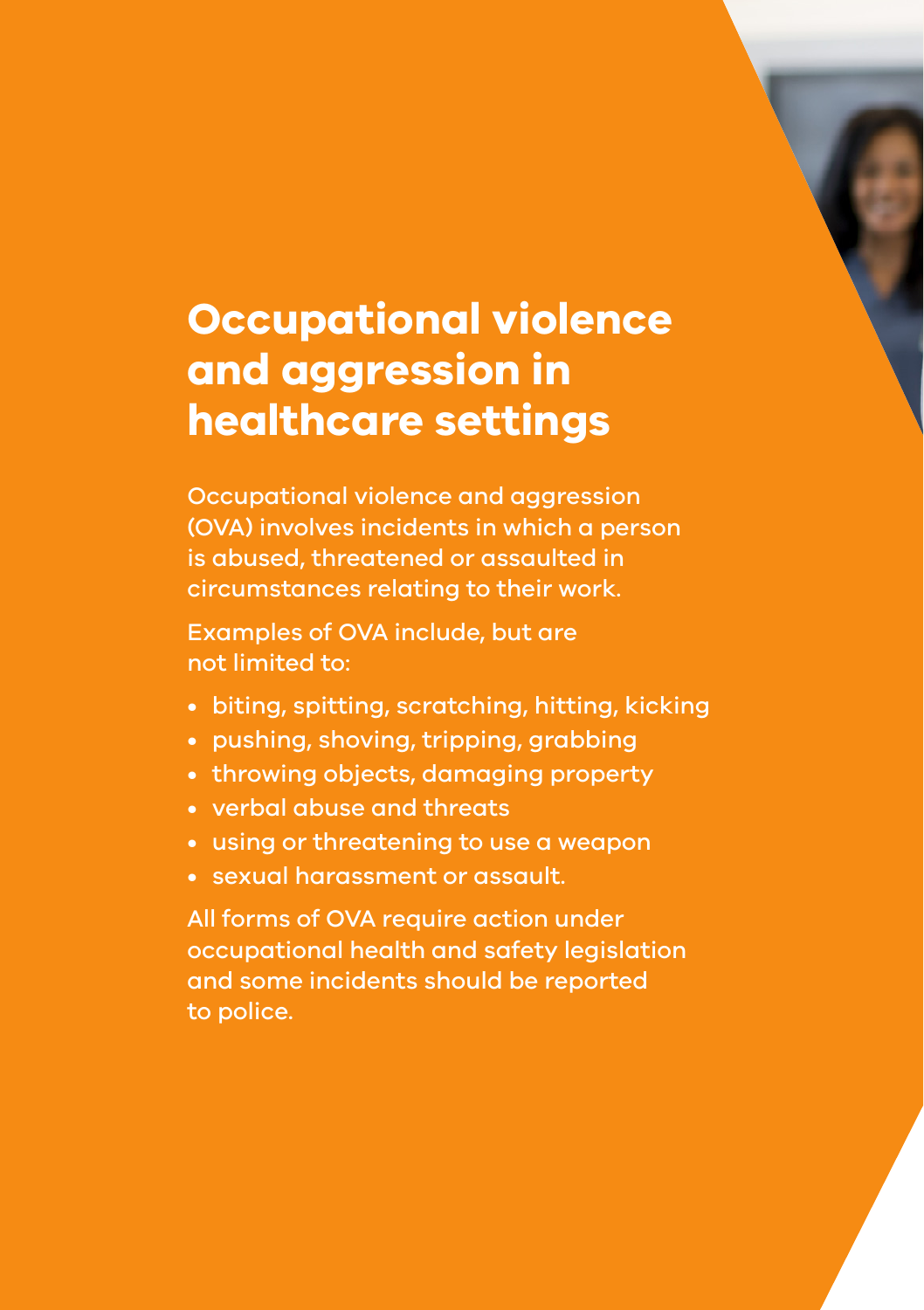# **Who is this guide for?**

This guide is intended for any person working in a Victorian healthcare setting.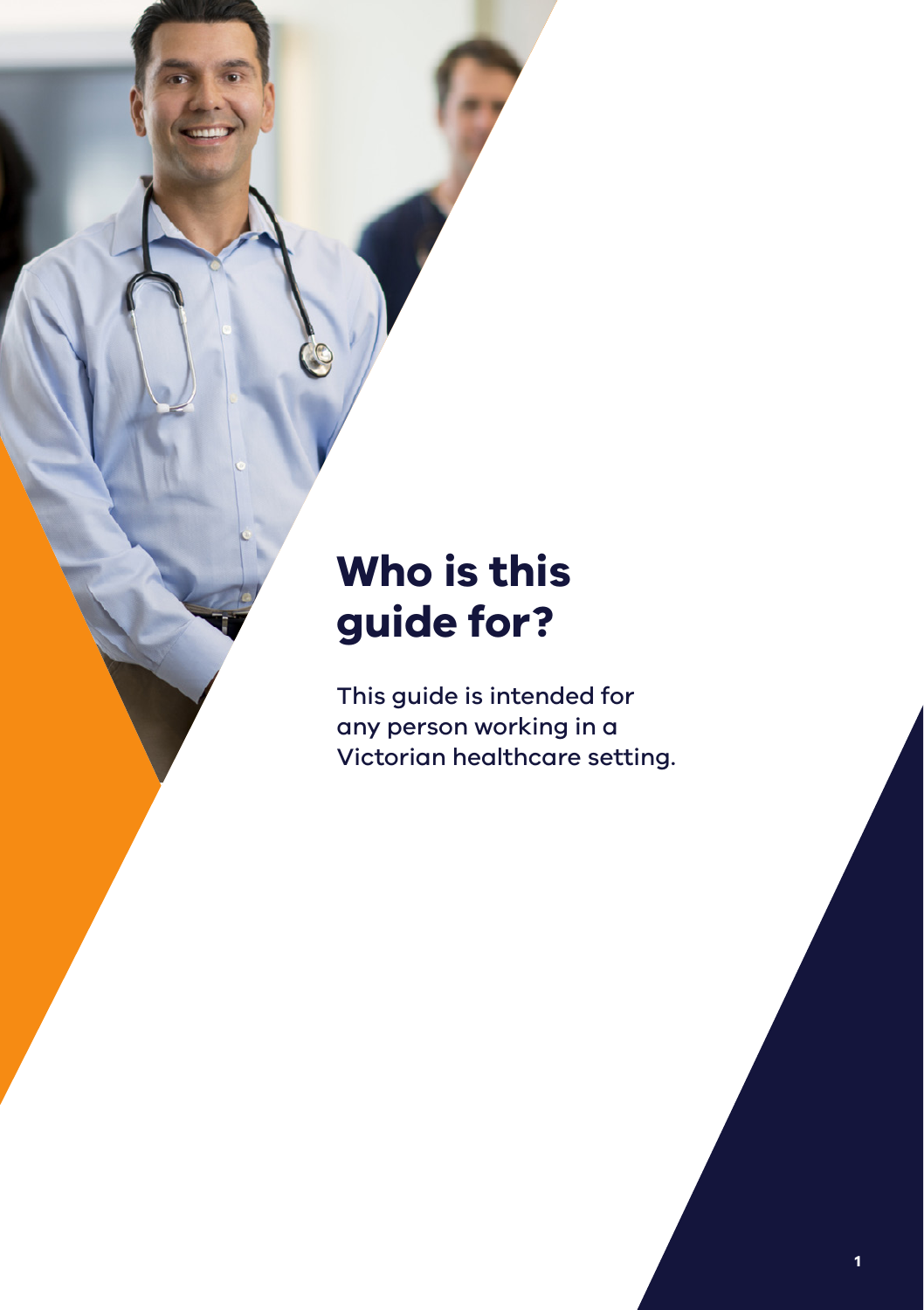## **What are the responsibilities of senior leaders, managers and staff?**

**Health service leaders, managers and staff are expected to treat all reports of OVA seriously.**

### **Senior leaders**

As far as is reasonably practicable, an employer must ensure that they provide and maintain a safe and healthy work environment. This includes consulting with employees and health and safety representatives, and providing guidance, information, training and supports to enable staff to perform their work in a safe manner.

### **A senior leader has a responsibility to:**

- ensure that policy and procedures designed to protect the health and safety of all persons affected by OVA are followed as part of the immediate response
- provide guidance on the implementation of policy to managers, for example, determining whether an incident needs to be reported to the police and/or WorkSafe Victoria
- support managers and staff by listening to and hearing about the issues, including offering timely support in a respectful and thoughtful manner
- encourage an open reporting process, taking action on these reports, and ensuring consultation and communication to staff about these issues and subsequent actions
- ensure that all incidents are investigated, risk control measures are reviewed, and actions for improvement are implemented
- review data on OVA incidents, identifying any trends and taking appropriate action to prevent future occurrences.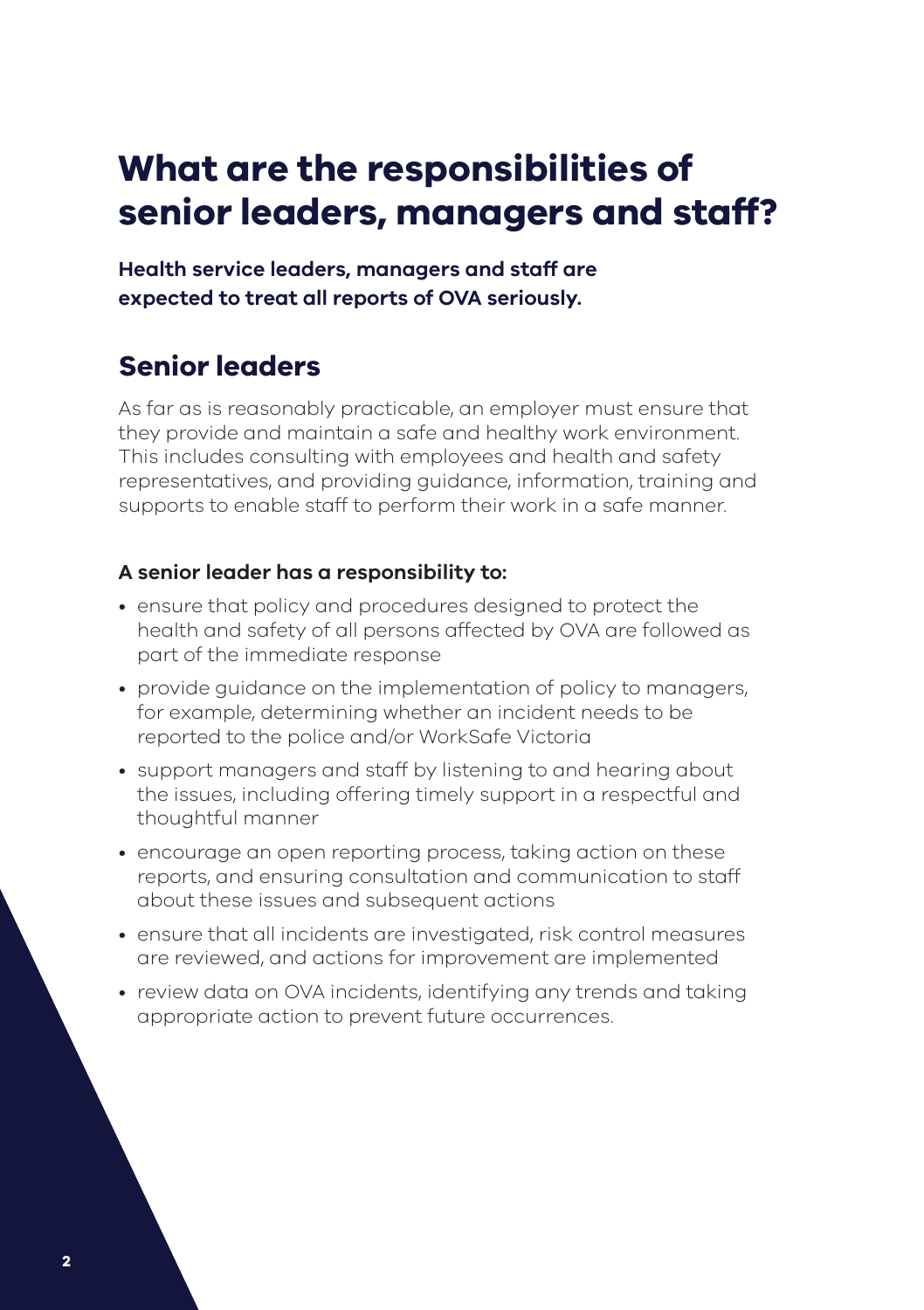### **Managers**

### **Immediate response**

#### **When notified of an incident, a manager should ensure that:**

- everyone involved in the incident is safe
- medical attention is provided when necessary
- immediate emotional and practical support is provided to affected staff and others who have experienced or have been exposed to the incident (for example, patients or visitors).

### **Further responsibilities**

#### **A manager also has a responsibility to ensure that:**

- ongoing practical and emotional support is provided to affected staff
- assistance is provided to staff to engage with support services, counsellors or other mental health professionals, if required
- an investigation of the incident is undertaken, existing controls and risk management processes are reviewed to reduce the risk of further incidents, and new controls are implemented
- the incident is reported internally in line with local protocols (for example, to senior manager and local health and safety representative)
- leave or other alterations to work are in place (e.g. flexible rostering arrangements and modified duties) and that information regarding return to work is provided, if relevant
- information about return to work and WorkCover claims is provided, if relevant
- staff are supported to report the matter to police, and if necessary with any subsequent legal processes (for example, giving evidence in court)
- records of incidents are maintained, trends are analysed, and appropriate interventions and feedback to staff are provided.

### **Staff**

### **Staff members have a responsibility to:**

- comply with local policies and procedures for managing and responding to incidents of OVA
- report any incident of OVA in accordance with local protocols
- be aware of available sources of information and support, including opportunities for education and training
- take reasonable care of their own health and safety at work, including the health and safety of others who may be affected by their actions
- communicate your concerns to your manager, senior leader, or another trusted senior staff member. You may also wish to raise any occupational health and safety concerns with your OHS representative.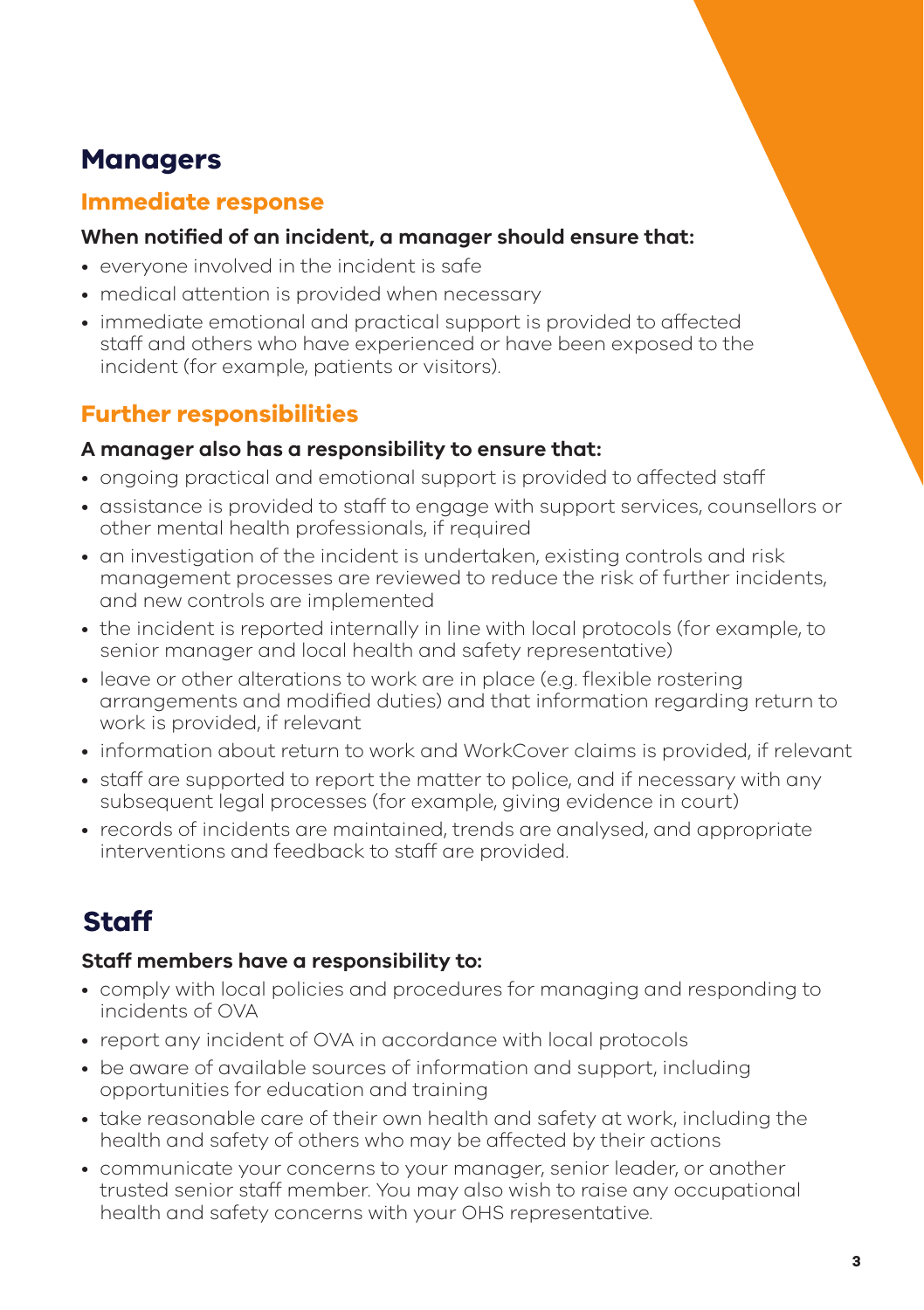### **Common reactions**

**Immediately after experiencing an incident of OVA, people can experience a range of psychological reactions that can be quite intense and frightening.** 

Typically these are relatively short-term reactions to a very stressful situation. it is important to remember that most people will recover after exposure to OVA, and often with the practical and emotional support from others. Structured psychological interventions, such as psychological debriefing are usually not recommended in the first few weeks following an incident.

Whilst most people do recover, OVA can have a significant impact on the psychological wellbeing of some staff. If this has happened to you, then you may experience a range of emotional and physical reactions.

These reactions can vary in severity depending on a range of factors including:

- pre-existing health or mental health issues
- prior exposure to incidents of OVA or experience of psychological trauma
- the severity of the threat
- the extent to which you're dealing with other stressful experiences in your life.

These reactions can be quite strong and are often at their worst in the first week. In most cases, they will diminish in the weeks following the incident, although you may experience them from time to time for a longer period.

### **Common reactions can include the following**

#### **Feelings**

- irritable or 'on edge'
- fearful, sad or angry
- overwhelmed

### **Thoughts**

- difficulty with attention and concentration
- difficulty making plans
- worrying more than you usually do
- unwanted memories or bad dreams related to the event
- constant questioning such as, 'What if others or I had done something different?' and 'What will happen now?'

#### **Behaviours**

- sleep problems
- feeling detached or withdrawn from others
- loss of sense of purpose at work
- increased use of medication, alcohol, or illicit substances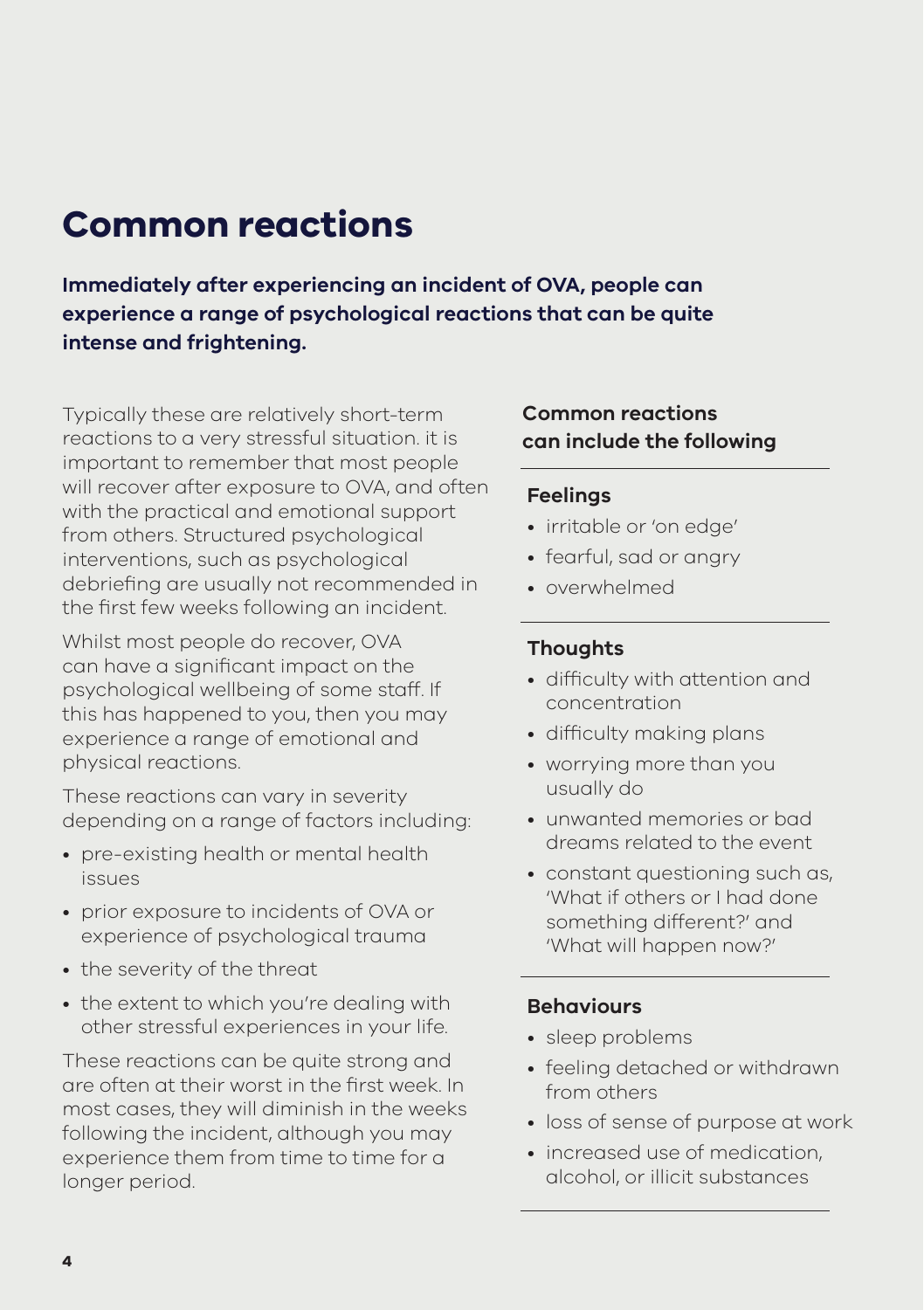## **Psychological First Aid**

**Most experts in posttraumatic mental health recommend Psychological First Aid (PFA) as the preferred approach for providing early assistance to people who have experienced a very stressful or traumatic event.** 

#### **This approach seeks to:**

- reduce initial distress
- address basic needs (for example, comfort, information, practical and emotional needs)
- promote adaptive coping (for example, assist with problemsolving)
- encourage engagement with existing social and professional supports.

There is no set formula for how PFA is delivered. People receiving PFA should be supported to use the strategies and resources that suit them and are available.

The available research evidence indicates that structured psychological interventions, such as psychological debriefing (which encourages individuals to recount the traumatic event and their responses in some detail), should not be offered on a routine basis in the first few weeks following a traumatic event. Psychological debriefing as an early intervention after trauma is not effective in preventing mental health problems, and may be counterproductive for some people.

Operational debriefing involves reviewing the organisational processes and systems following an incident and forms part of a postincident response.

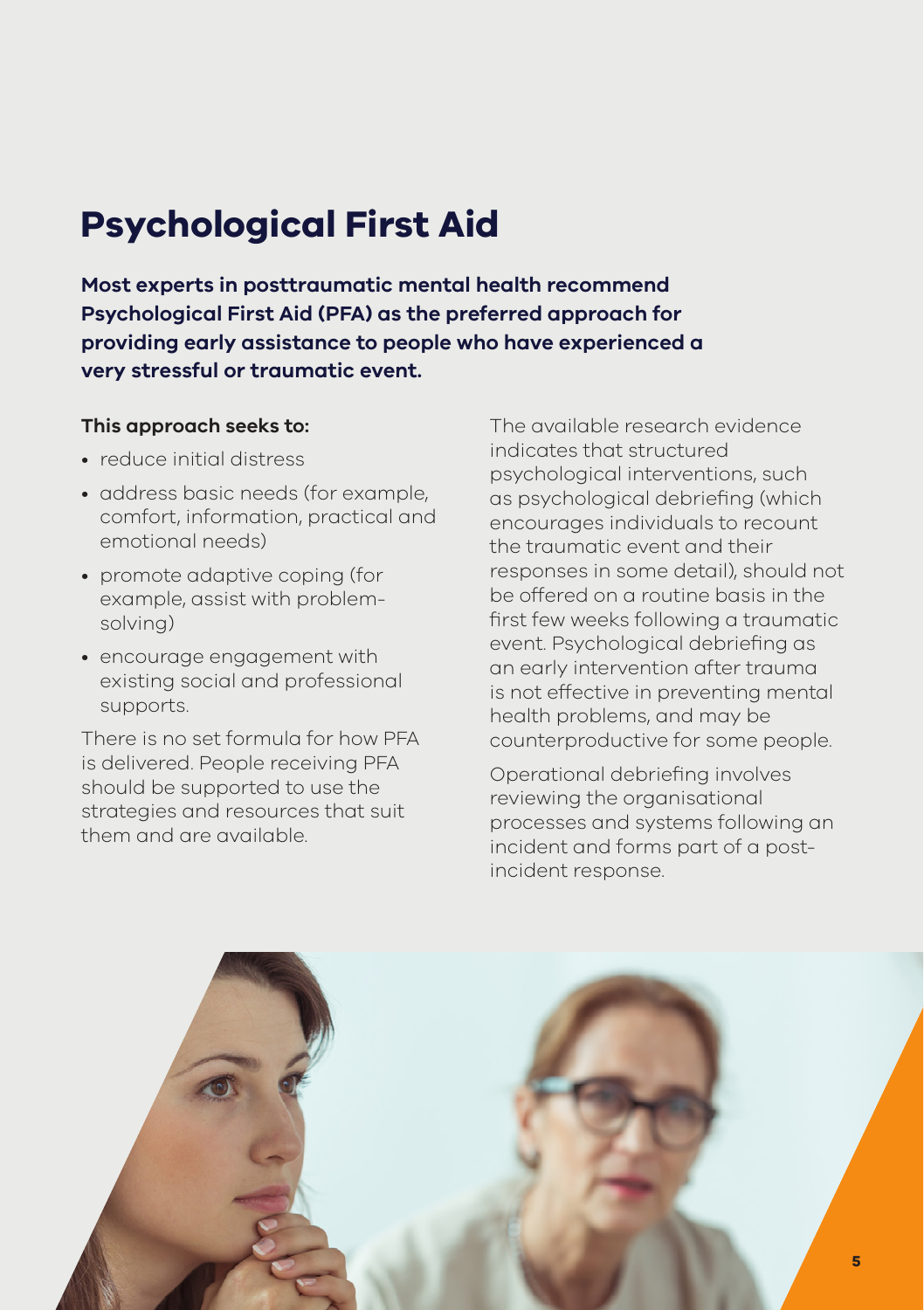## **Taking care of yourself following an incident of occupational violence and aggression**

**If you've been affected by an incident of OVA, try to do some of the things suggested below. This may help you recover after the incident and cope with any distress.**

#### **Recognise that you have had a very stressful experience** and it

is normal to have an emotional reaction. Give yourself permission to feel upset, but also remember your strengths.

**Take care of yourself** by getting plenty of rest (even if you are having sleep difficulties) and regular exercise. Try to eat regular, well-balanced meals.

**Try to avoid using drugs or alcohol to cope** as they can lead to more problems down the track.

#### **Make time for relaxing and enjoyable activities** such as

listening to music, going for a walk, or whatever safe activity you enjoy doing. It might be helpful to learn a relaxation technique like breathing exercises, progressive muscle relaxation, meditation or yoga.

**Get back to your usual routine** as soon as possible, but take it easy. Don't throw yourself into activities or work too hard. Tackle the things that need to be done a little bit at a time, and count each success.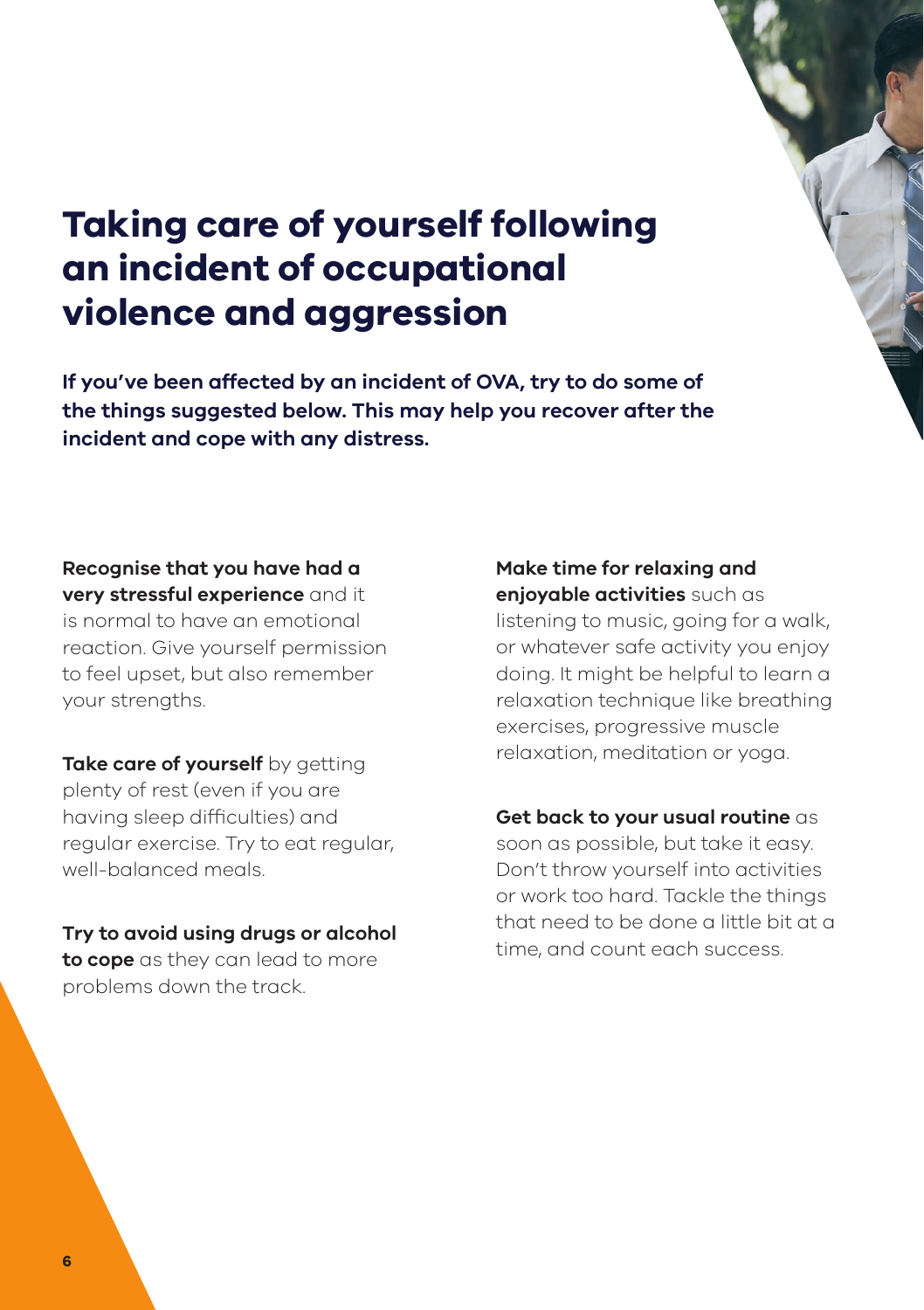

#### **Try not to bottle up your feelings**

or block them out. Talk about how you're feeling to someone who will understand, if you feel able to do so. Talking about things can be part of the normal healing process and will help you to accept what has happened.

**Write about your feelings** if you feel unable to talk about them.

#### **Avoid making major life decisions**

such as changing jobs in the days and weeks after the incident. On the other hand, make as many smaller, daily decisions as possible, such as what you want to eat or what film you'd like to see. This can help you to feel more in control of your life.

**Spend time with people you care about**, even if you don't want to talk about your experience. Sometimes you will want to be alone, and that's OK too, but try not to become isolated.

**Know when to ask for help.** If you feel you are not coping or your distress is getting worse, ask for help. It is best to get help early. More advice about when and how to ask for help is provided later in this booklet.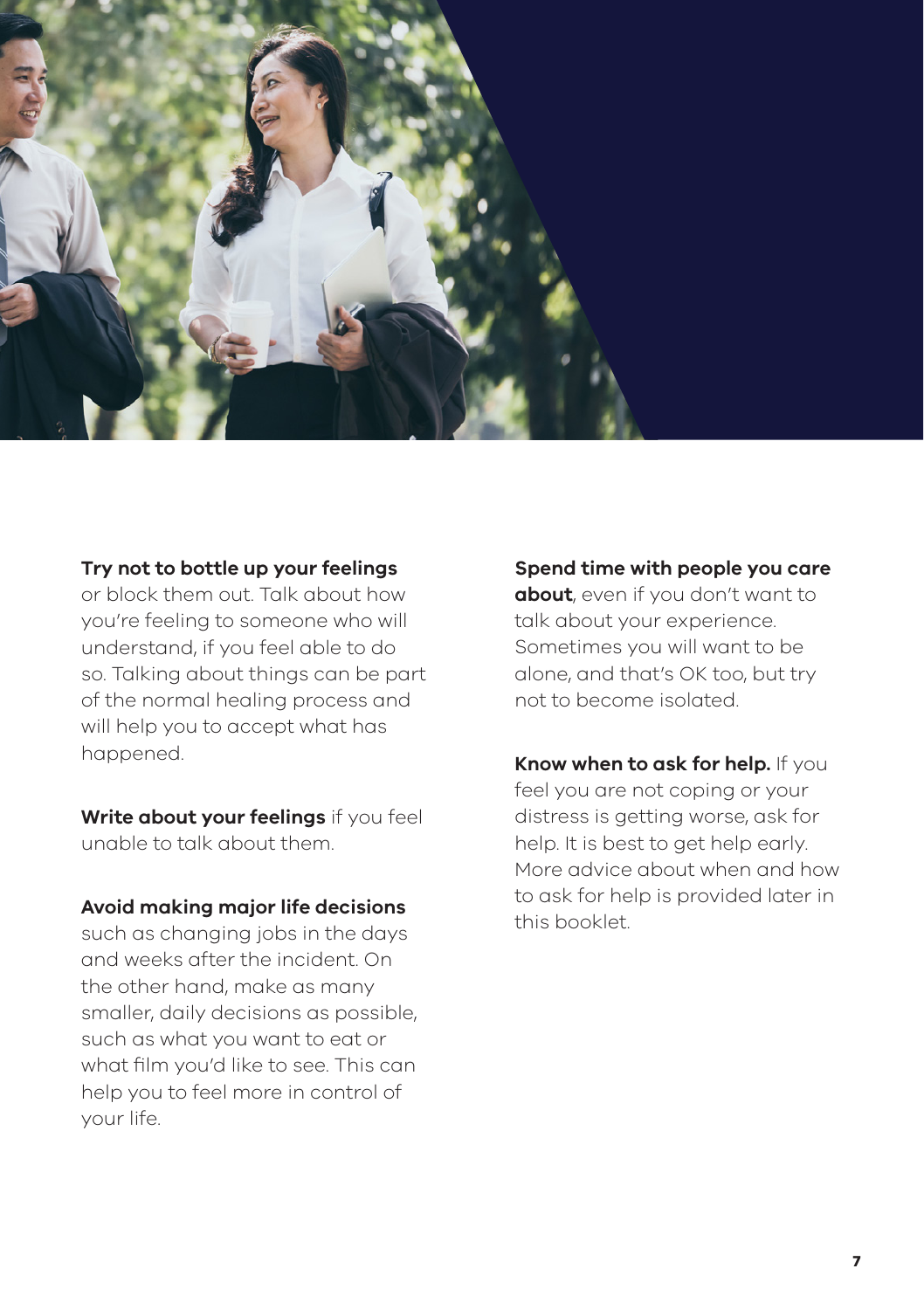### **Talking to your manager**

**If possible, keep your manager informed about what's going on for you.** 

There may be some personal details about your circumstances that you would prefer not to tell your manager. However, it is generally helpful to provide your manager with enough information to enable them to best help you. Your manager can assist you with reporting requirements and making contact with additional sources of information and support.

Ask your manager about the boundaries of confidentiality and information sharing if you have concerns about this or other issues.

You can also liaise with your organisation's Human Resources Department or Employee Assistance Program for further information about privacy issues.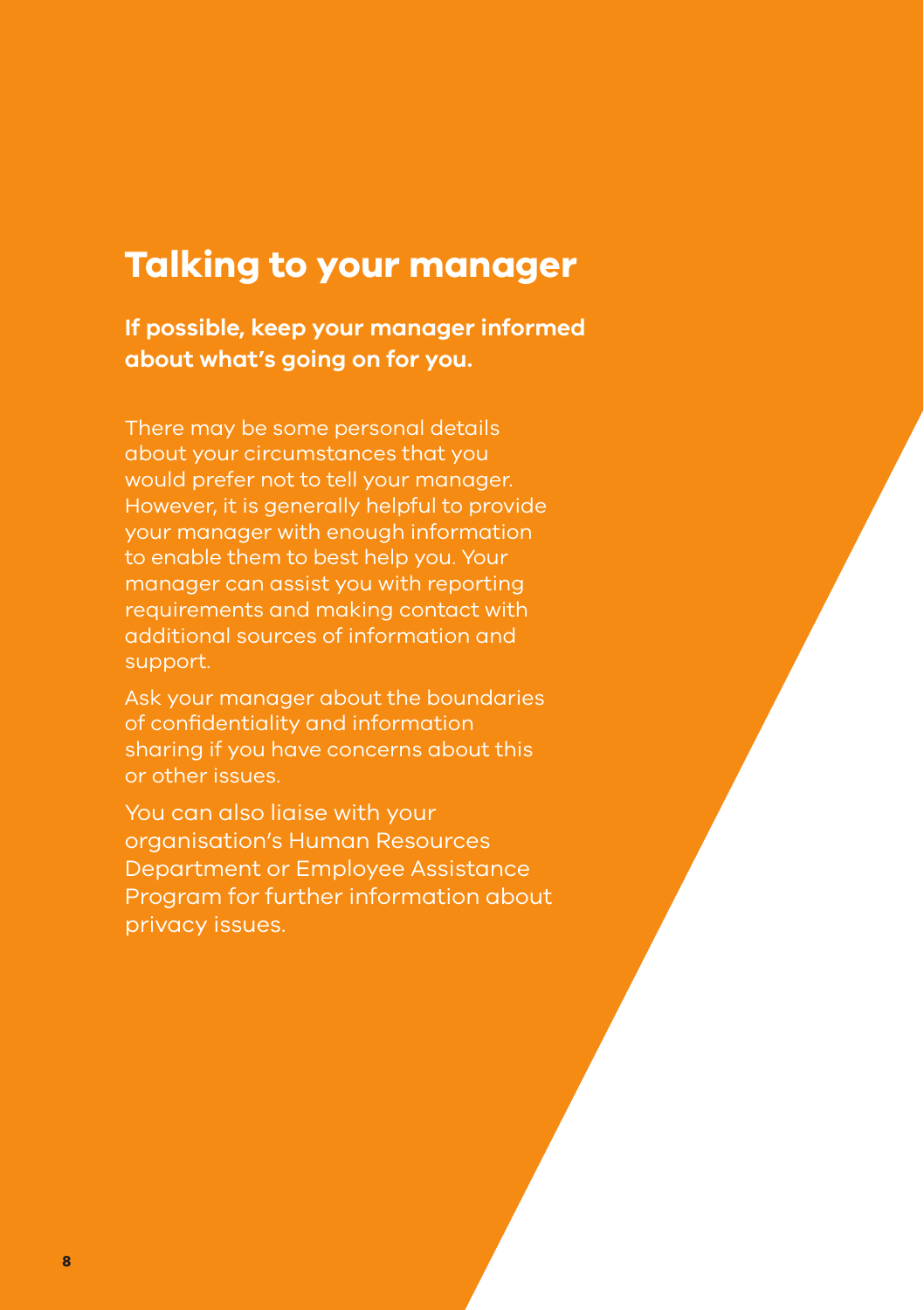

### **What if I'm not coping?**

### **Following an incident of OVA, some people may experience more persistent distress.**

Significant and persistent distress may be an indication of a mental health problem such as depression, posttraumatic stress disorder, excessive use of alcohol or other substances. There are evidence-based psychological and medical treatments available for these issues. Some signs that you may need to speak to a professional include:

- you don't feel like your 'usual self'
- your problems seem quite severe
- your emotional reactions are not improving
- it is difficult for you to undertake day-to-day work or other activities, or to get along with colleagues, patients, family or friends.

Talk to someone you trust if you have concerns about how you're coping. A trusted family member, friend or colleague can often be a good place to start.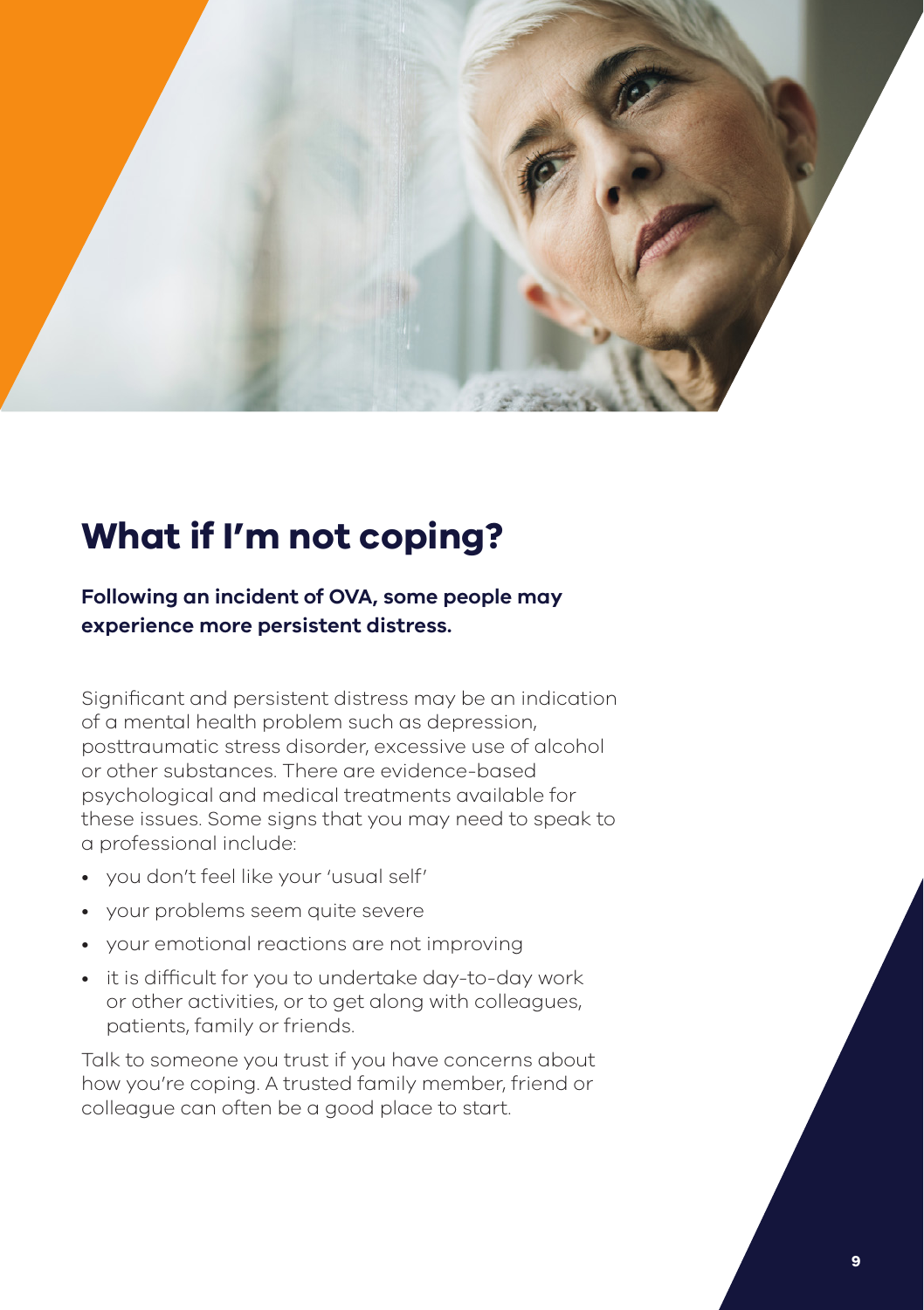## **How do I help others?**

### **These are some tips for talking to a colleague you're concerned about following an incident**

- Speak to your colleague in a confidential environment.
- Try to put yourself in the person's shoes; listen carefully to what they are telling you.
- Don't worry about saying 'the right thing'; remind yourself that what's most important is listening and showing genuine concern.
- If the person is distressed, don't feel that you have to make their distress go away.
- Acknowledge the person's distress by saying something like, 'It's really tough to go through something like this'.
- Don't pressure the person to tell you what happened to them.
- Try not to give simplistic reassurances such as, 'I know how you feel', 'You shouldn't feel that way' or 'You'll be fine in no time'.
- Don't talk about your own or someone else's troubles.
- Avoid using humour that may be interpreted as making light of the situation.

**As a general rule, it is a good idea to encourage a person to seek professional help if they think that they are not coping or would benefit from speaking to a health professional.**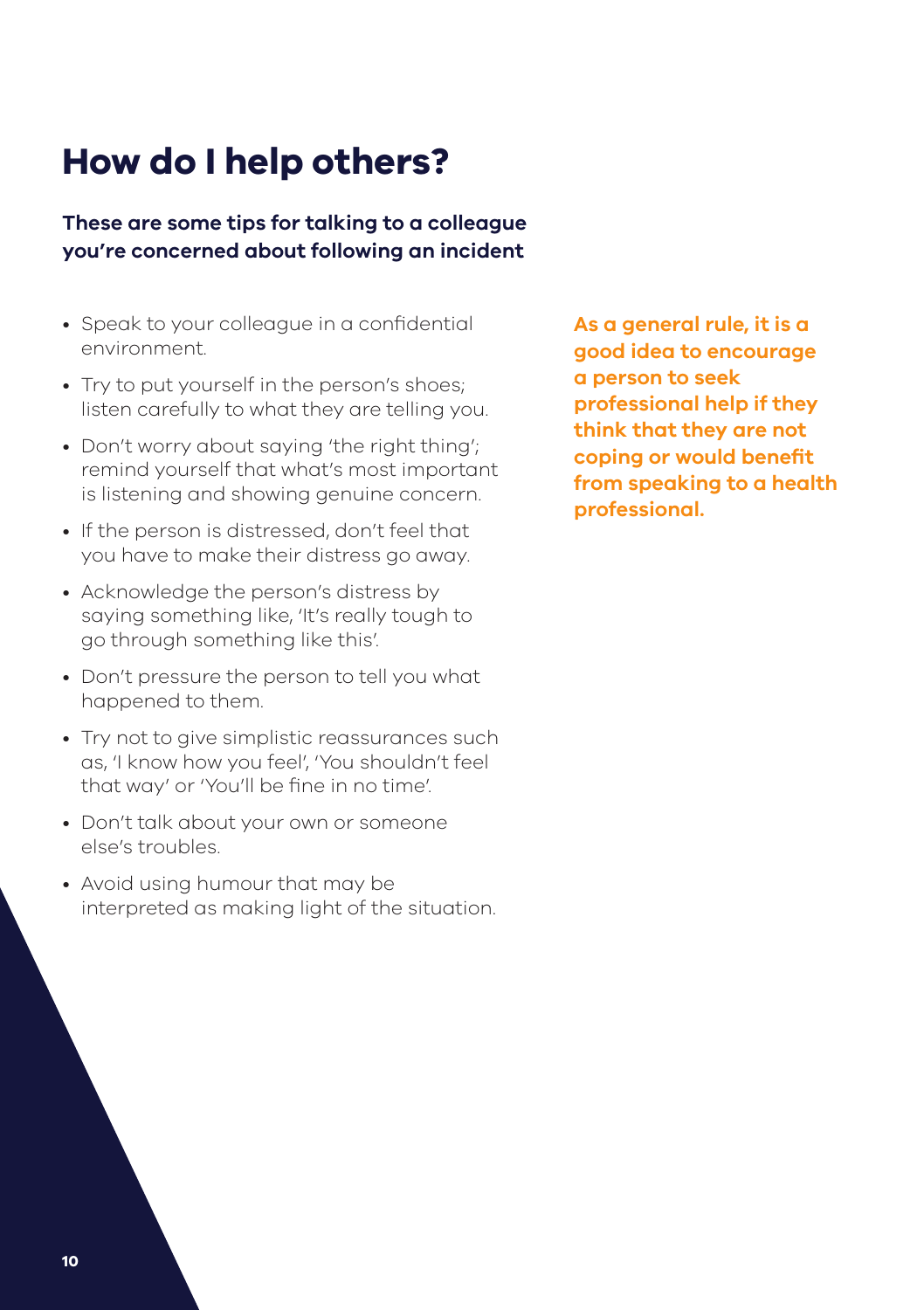## **Further information and advice**

- Your manager and colleagues
- Your Employee Assistance Program (EAP)
- Your local GP
- Your local human resources and health and safety representatives and occupational health and safety manager
- Your union or professional association
- Department of Health and Human Services: www2.health.vic.gov.au/health-workforce/ worker-health-wellbeing/occupationalviolence-aggression
- WorkSafe Victoria: www.worksafe.vic.gov.au
- Phoenix Australia Centre for Posttraumatic Mental Health: www.phoenixaustralia.org
- Commonwealth Government Department of Health 'Better Access' initiative: www.health.gov.au/mentalhealth-betteraccess
- beyondblue: www.beyondblue.org.au

**In an emergency, call:** 000

**In a mental health crisis, call:**

Lifeline 13 11 14

MensLine Australia 1300 789 978

Suicide Call Back Service 1300 659 467

Kids Helpline 1800 551 800

beyondblue 1300 22 4636

DirectLine 1800 888 236

(confidential alcohol and drug counselling and referral in Victoria)

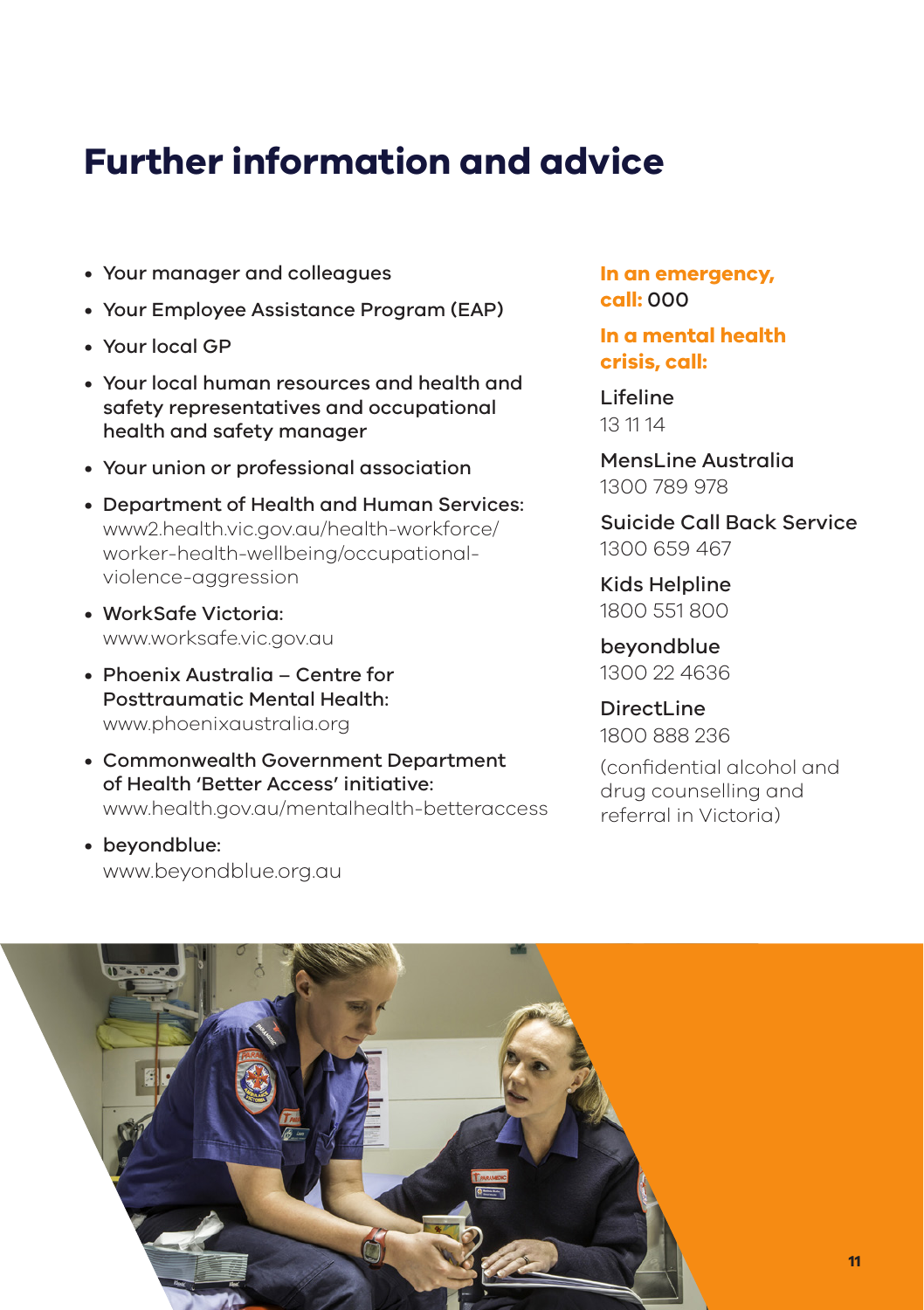## **Things to remember**

**After reading this guide, you may find it useful to write down some strategies you would like to remember when you're upset or things aren't going well.**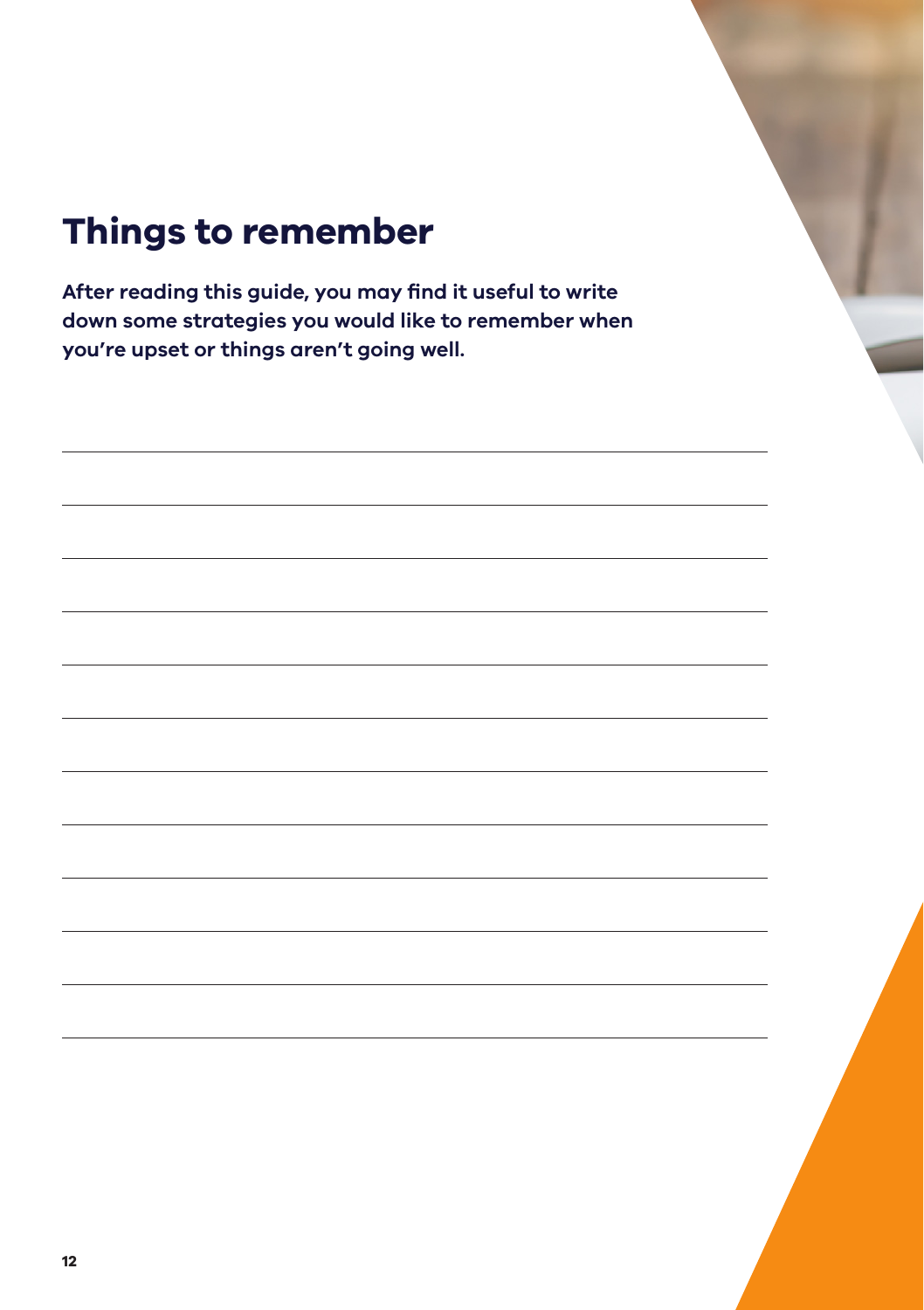### To receive this publication in an accessible format email Worker Health and Wellbeing <whwb@dhhs.vic.gov.au>

This booklet was developed by Phoenix Australia – Centre for Posttraumatic Mental Health in partnership with the Department of Health and Human Services.

Authorised and published by the Victorian Government, 1 Treasury Place, Melbourne. © State of Victoria, Department of Health and Human Services April, 2018.

Except where otherwise indicated, the images in this publication show models and illustrative settings only, and do not necessarily depict actual services, facilities or recipients of services. This publication may contain images of deceased Aboriginal and Torres Strait Islander peoples.

ISBN 978-1-76069-365-7 (Print)

ISBN 978-1-76069-366-4 (pdf/online)

Available at Occupational Violence Aggression <https://www2.health.vic.gov.au/ health-workforce/worker-health-wellbeing/occupational-violence-aggression>

Print managed by Finsbury Green.

(Design Job Number 1802027)